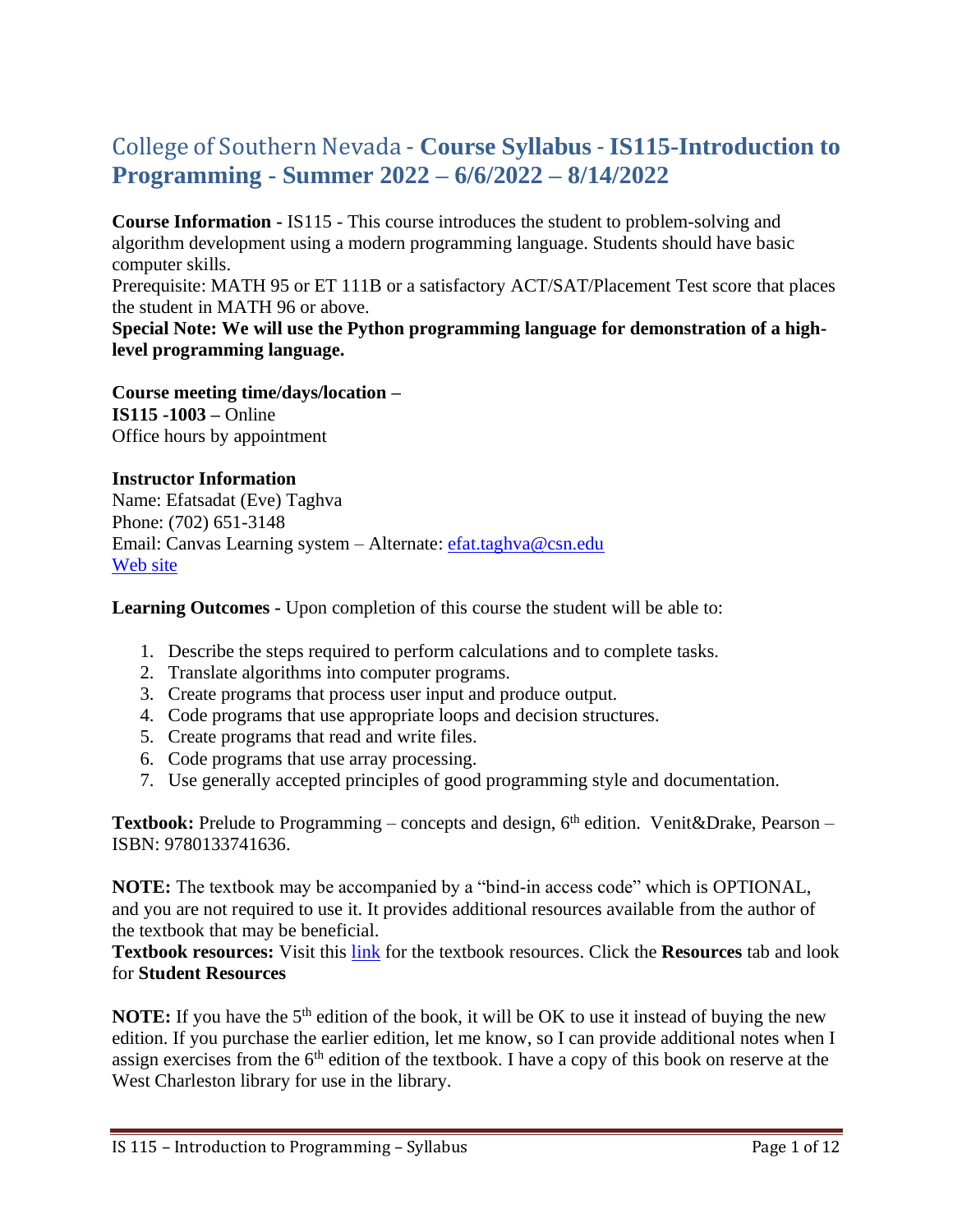**Recommended - Reference book:** Starting out with Python – Tony Gaddis – Fourth Edition - Pearson – ISBN: 9780134444321 The third edition of this book is also OK. I have a copy of this book on reserve at the North Las Vegas library for use in the library.

**Python** - We will use a free resource from **Net Academy** for coverage of Python programming language. I'll provide login instructions as we get closer to the time where we start covering Python.

**Software/hardware requirement – We use a typical Windows machine or Mac for this course.** The Canvas Learning Management system can be run on most popular web browsers such as Internet Explorer, FireFox, Safari, etc. Canvas runs on Windows, Mac, Linux, iOS, Android, or any other device with a modern web browser.

**We will use the Lockdown browser for taking quizzes and exams. Detailed information will be posted in Canvas on the use of Lockdown browser.**

**Python** is available **for both Mac and Windows -** Detailed information on installation and use will be provided in Canvas.

**Raptor** is only available to run under Windows. We provide access to a virtual machine so you can run Raptor on your Mac. Contact me if you need to access Raptor on your Mac.

**Late Work policy -** I may accept late assignments one day after the due date with a 10% late penalty. If so, the due date and the late due date will be clearly shown in Canvas. I do not accept late work for exams. There are NO MAKEUP exams or quizzes. You are responsible for your own Internet connection when working remotely. Work ahead if you know you are going to have conflicts or time constraints. Please schedule yourself accordingly.

**Method of Evaluation -** Grades are based on exams, graded discussions, and projects assigned throughout the semester. All assignments will be submitted via the Canvas assignment dropbox. Detailed instructions will be provided in the text of the requirements for each of the assignments**.**  If Canvas email system fails and you must use a different system to submit your assignments, send your assignment files to my alternate email address. All exams are delivered through the Canvas system. All exams will have strict time limits and detailed information will be provided at least a week before the date of the exam.

**Grade determination -** Your grade is based 2 exams, graded discussions, and programming assignments.

Midterm Exam - 20% Final Exam - 20% Assignments and Graded Discussions - 60%

All exams may include True/False, Multiple-choice, short answers, and essay type questions. Full details will be provided a week before the start of an exam. The following is how letter grades are assigned based on total percentages of assignments and exams.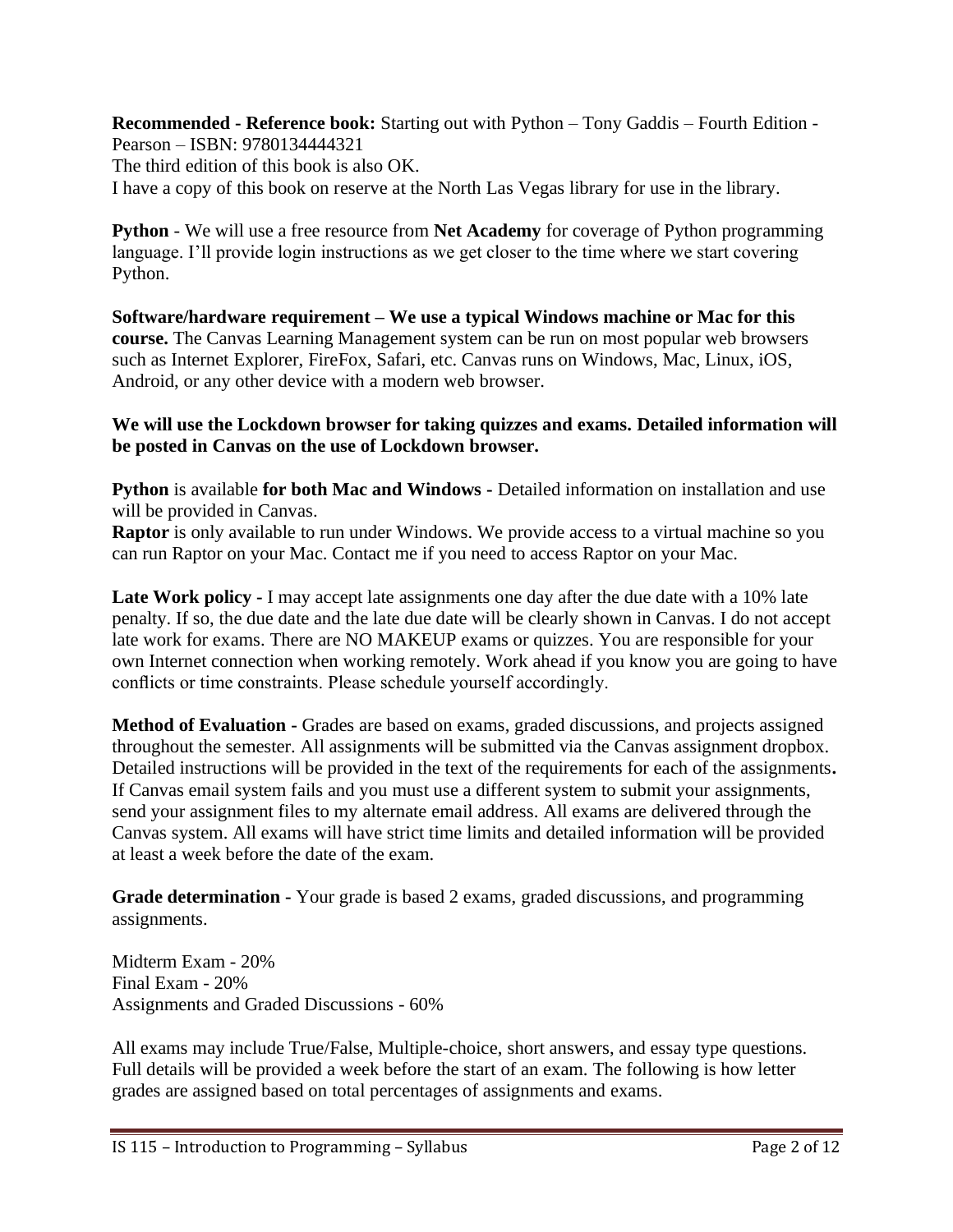**100 - 94** A **90 - < 94** A-**87 - < 90** B+ **84 - < 87** B **80 - < 84** B-**77 - < 80** C+ **70 - < 77** C **60 - < 70** D  $< 60 F$ 

**Important Note -** If you have any concerns about this course and/or me, please contact me first. If I cannot resolve your issue, please contact CIT Department Office at 702-651-5976. You will be directed to the appropriate Program Director or the Department Chair. You will remain anonymous, if possible, and all communications will be strictly confidential. Please DO NOT wait until the last minute to make your concerns known to me and/or to the CIT Department.

**CSN Student email -** All students enrolled at CSN have a CSN Student Email account. All information from the college will be sent to your CSN-issued student email address (enrollment information, financial aid information, cashier information, college events, etc.). **It is extremely important that you check your student email daily.** You can access your student email through GoCSN (go.csn.edu). Once you validate your student email address you will have access to Microsoft Office 365 for up to five devices and 1TB of OneDrive storage. Visit the [CSN](http://www.csn.edu/email)  [Information web site](http://www.csn.edu/email) for additional information.

**Attendance Policy -** College assumes maturity, seriousness of purpose, and self-discipline for meeting the responsibilities associated with each course. If you will need the instructor to sign documents testifying about your attendance, **YOU** must come to the instructor after each class you attend to let them know you were there. Class participation is a strong aspect of this course, and your participation is always encouraged.

**Academic Integrity -** Taking the words of others or presenting the ideas of others as your own not only limits your academic research skills, it also violates the CSN's Student Academic Integrity Policy. Cheating on exams or other course work also violates the CSN Student Academic Integrity Policy. You can find more information about CSN's Academic Integrity Policy at the **Academic Integrity Web Site**. The minimum penalty for such offenses in this course is to fail the assignment. Failing the course will also be considered as an option. Infractions of the CSN Student Academic Integrity Policy may lead to suspensions, expulsion, transcript notations or other sanctions.

You SHOULD NOT attempt to pay anyone to complete your work. You SHOULD NOT consult any web sites that provide answers to assignments.

**CSN Americans with Disabilities Act (ADA) Statement and current Disability Resource Center (DRC) Contact Information -** The College of Southern Nevada is committed to making physical facilities and instructional programs accessible to students with disabilities. If you have a disability that may have some impact on your work in this class and for which you may require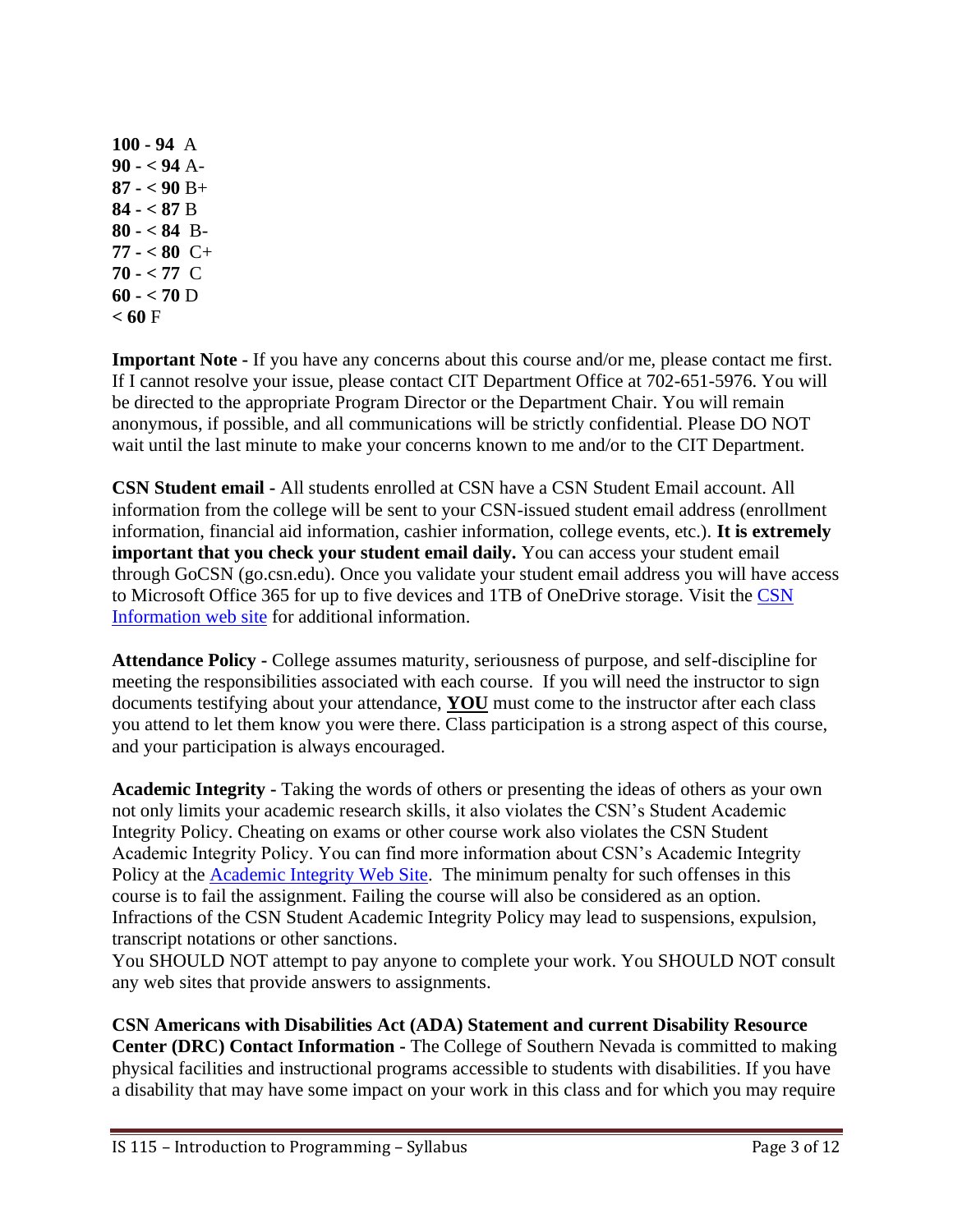accommodations, please visit the Disability Resource Center (DRC) so that such accommodations can be considered. All discussions will remain confidential. The DRC has offices on all three campuses. These serve as the focal point for coordination of services for students with disabilities. If you have a physical, emotional, or mental disability that "substantially limits one or more major life activities (including walking, seeing, hearing, speaking, breathing, learning and working)," and will require accommodation in this class, please contact the DRC at West Charleston 702 – 651 – 5644, or email at [WCDRCStaff@csn.edu](mailto:WCDRCStaff@csn.edu) or at North Las Vegas 702–651–4045, or email at [CYDRCStaff@csn.edu](mailto:CYDRCStaff@csn.edu) or at Henderson 702– 651–3795 , or email at [HCDRCStaff@csn.edu](mailto:HCDRCStaff@csn.edu). For Deaf and Hard of Hearing Services contact the DRC using 70 –651–4448, or email at [Deaf.HH.Services@csn.edu](mailto:Deaf.HH.Services@csn.edu). Any student who receives an accommodation letter from the DRC, please meet with me to discuss the provisions of those accommodations as soon as possible.

**Student Rights & Responsibilities -** When you choose to become a student at CSN, you accept the rights and responsibilities of membership in CSN's academic and social community. You can find policies covering students such as the Student Conduct, Students' Right to Know, Students' Academic Integrity, and Disruptive and Abusive Student in the following locations:

- Catalog and Student Handbook [\(Catalog Web Page\)](https://www.csn.edu/catalog) in the Policies and Procedures section.
- CSN Website [\(Student Policies\)](https://www.csn.edu/policies-procedures) under the heading "Student Policies."

**College Library Services -** CSN Libraries provides support for students completing assignments that require research and the use of information. Librarians are available to students for one-onone assistance locating and citing quality information either online at the [Library information](https://library.csn.edu/ask/) or at one of our campus libraries. Find more information on our main website at the [Library main](https://library.csn.edu/)  [page.](https://library.csn.edu/)

**Safety -** This class does not have an experiment lab and therefore we will not be concerned about following specific safety strategies. However, Approved classroom safety procedures are posted in each classroom and are to be followed. Students are to familiarize themselves with the nearest exit to use during fire alarm exercises. Do NOT use the elevators during these drills. Students will take ALL personal belongings with them when exiting the building. No student will be allowed back into the facility until the all clear is given.

**Public Health Directives (COVID-19) -** Students must follow all active CSN public health directives while enrolled in this class. Properly worn face coverings are mandatory for all faculty and students in the classroom as well as on campus. CSN public health directives are found at the [CSN Covid-19 Information.](https://at.csn.edu/covid-19) Students who do not comply with these directives will be asked to leave the classroom. Refusal to follow the guidelines may result in further disciplinary action according to the CSN Student Conduct Code found at the [Student Conduct Issues](https://www.csn.edu/sites/default/files/documents/student_conduct_code_policy_1.pdf) including being dropped from the course.

**Counseling and Psychological Services (CAPS)** - The Counseling and Psychological Services (CAPS offers short-term, problem-focused counseling to CSN students who may feel overwhelmed by the responsibilities of college, work, family, and relationships. Clinicians are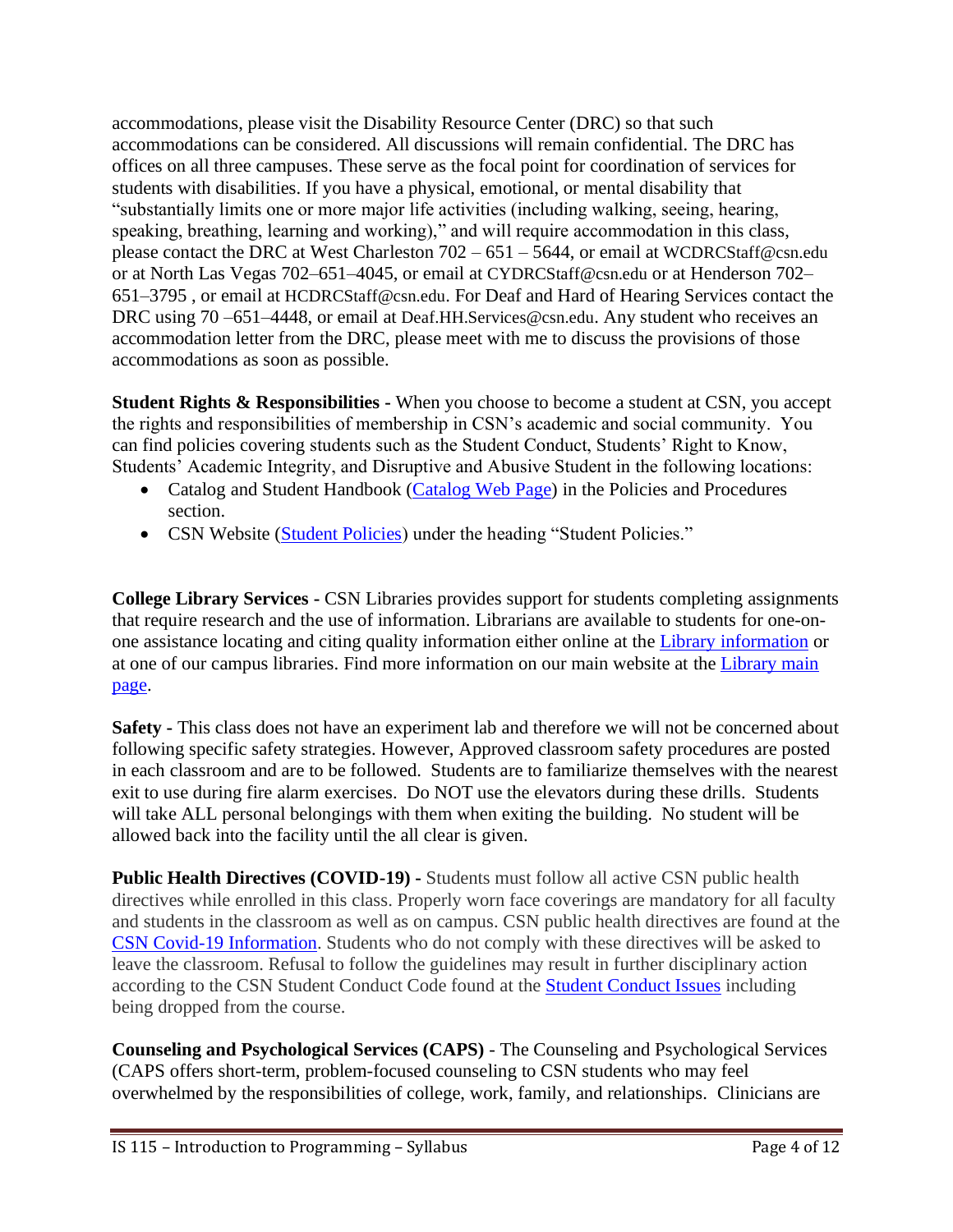available to help students cope with stresses and personal issues that may interfere with their ability to perform in school. The service is provided confidentially and free to currently enrolled students. To schedule an appointment, please call CAPS at WC (702) 651-5518, at NLV (702) 651-4099, and at HN (702) 651-3099.

**Food and Housing Insecurity Support -** Any student who has difficulty affording groceries or accessing sufficient food to eat every day, or who lacks a safe and stable place to live and believes this may affect their performance in the course, is urged to contact Counseling & Psychological Services (CAPS), for a list of resources and support.

**References -** Safari Tech Books available through the library offer an excellent source of supplemental resources that you may use for this course. To find Safari Books Online, go to the [Library's](file:///C:/Users/lrodis/AppData/Local/Microsoft/Windows/INetCache/Content.Outlook/KJ4TO412/library.csn.edu) web site. Click the Browse Databases button. In the A-Z Databases page that appears, click S to filter. The link to **Safari Books Online** should be at or near the top of the list. Initially, you will have to enter your student email address, then create an account with Safari. Subsequently, you will use your email address and your Safari password to access the Safari resources.

**Required extra- or co-curricular activities -** All activities are based on projects and exams assigned throughout the course. Any required extra activities will be clearly explained in class.

**Additional fees -** There are no additional fees for this course.

**Advising & Coaching Services -** Advisor/Success Coaches help students assess academic strengths and limitations, learn academic success strategies, explore careers, declare a major, navigate the educational system, access campus and community resources, and connect to campus life. The department also manages the CSN Faculty E-Alert System assisting instructional staff by working with students on strategies and interventions that lead to successful course completion. Contact Information: Charleston Campus: Building D – Student Services Area : 702–651–5670, North Las Vegas Campus: Student Services Area : 702–651–4049, Henderson Campus: Building  $B -$ Room 120 : 702 – 651–3165. Visit the [Advising web site](https://www.csn.edu/advising) for more information.

#### **Additional Notes**

## **My responsibilities:**

- 1. I will reply to your e-mail messages in a timely manner. Replying to phone calls may take more time.
- 2. I will try my best to resolve any issues.
- 3. I will return feedback and grade on assignments and exams within one week of the due date.

## **Your responsibilities:**

- 1. You will stay active in classroom discussions and activities. Let me know if you find any discrepancies in the syllabus, course material, or activity due dates, as soon as possible.
- 2. You will monitor the deadlines for projects and exams and ask questions.
- 3. You will do your best in class and will not hesitate to ask for help.
- 4. You will review my feedback on your assignments and exams and let me know of any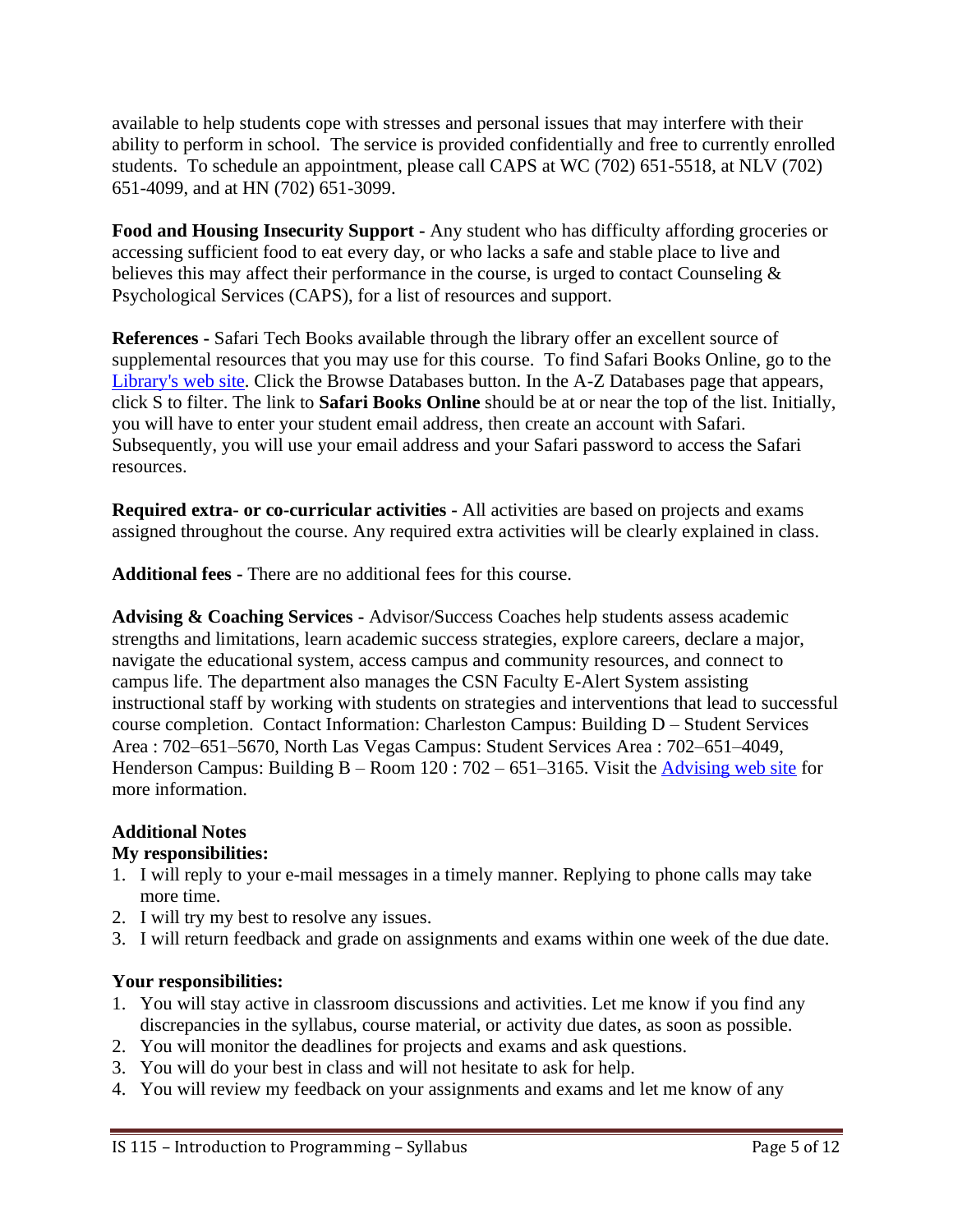questions or concerns as soon as possible.

**Withdrawal Policy** - Instructors do not have the option of withdrawing students. For official withdrawal dates and other IMPORTANT college dates, look at the online schedule at the [CSN](https://www.csn.edu/calendar-catalog-schedule)  [Calendar](https://www.csn.edu/calendar-catalog-schedule) and locate the calendar for the current semester.

You are strongly encouraged to discuss your decisions with an academic counselor, academic adviser or success coach AND Student Financial Services, because these decisions may affect your financial aid and Satisfactory Academic Progress. Students receiving financial aid may find their awards reduced.

If you wish to receive a W in lieu of a grade, you MUST withdraw yourself officially from the class. Once you have withdrawn (dropped), you must discontinue attending class. Alternatively, you may wish to change from Credit to Audit and continue to attend the class.

**Change to Audit** – I will provide the form in our Canvas course shell. Print the form and fill it out, check the boxes, sign and date. Submit the completed form in person at the Registrar's Office. To avoid visiting the registrar's office in person, you may scan or photograph the signed form and send it, using your CSN student email, along with a clear color copy of your state ID to [MyCSN.Updates@csn.edu](mailto:MyCSN.Updates@csn.edu)

The following dates are for 10-week sessions:

**June 5 -** Last day for 100% refund **June 8 -** Last day for 50% refund **June 8** - Last Day to Drop a Class WITHOUT a Grade of W **July 18 -** Last Day to Officially Change from Credit to Audit **July 18 -** Last Day to Drop a Class WITH a Grade of W **August 14** – Last Day instruction for 10-week session **August 17** - Grades are Due from Instructors

**CLASS POLICIES** - All exams will be taken online administered through the Canvas system. Due to the Covid-19 issues, until we are back to normal operating schedule, you will take your exam from anywhere with access to Internet.

All course material is available online in Canvas. While the design of this course allows flexibility in your scheduling, please realize that the deadlines are just as strict as any other course. You should check the calendar and discussion postings daily and allocate your time accordingly to complete the readings and to be prepared for the exams. Due dates will be strictly adhered to. You will use the mail and discussion features of Canvas to contact me or ask questions.

**A note on the assignment release schedule -** To stay on task, I release chapter material and assignments on a timely basis. Exams can only be taken during the scheduled period. If you like to get material earlier than the rest of the class, send me an e-mail message and I will give you access to the material. The links to assignments and exams will disappear after their respective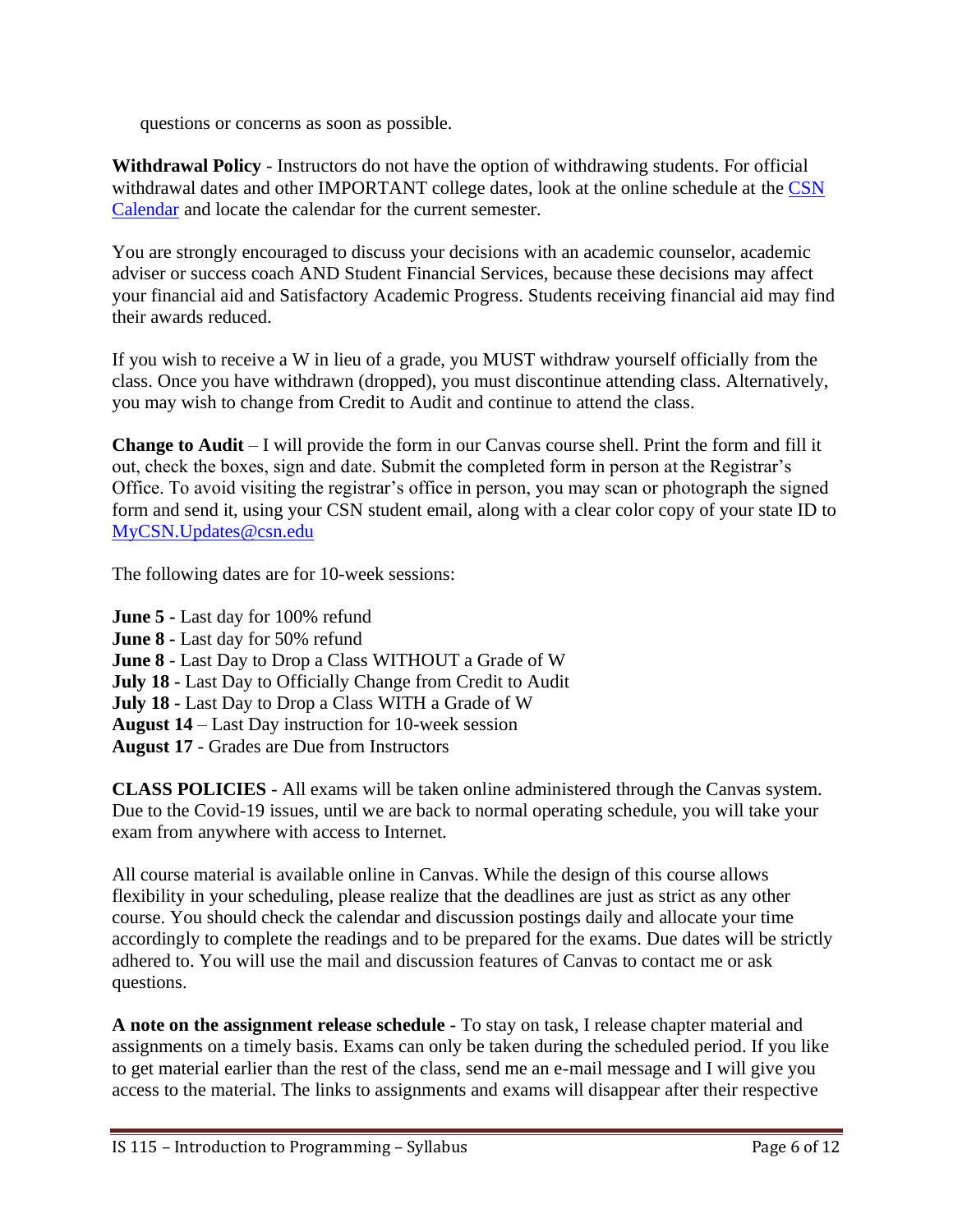due dates. Some students have complained that some links disappear from time to time. This is most likely due to system issues or incommutability with your web browser. Please send an email message informing me about any links that have disappeared from your view.

**Online section** offer flexibility where you need to manage your time to achieve success. I will assign programming projects that will be graded, and you will have to take exams by specified due dates**. It is extremely simple to ignore due dates and fall behind which I hope we can seriously avoid!**

**Hybrid section** (when offered) – Using the hybrid format, you physically attend class once a week for 80 minutes and are expected to spend another 80 minutes online.

**Web-Remote** – Using this format, class meets virtually during the scheduled time via a web conference for live lectures.

A rule of thumb for a 3-credit class is that you attend class about 3 hours a week and study a minimum of 6 hours a week outside of the classroom. IT work can be time-consuming.

This is a **single person class**; meaning that you must turn in **your own work**. You are not allowed to collaborate or consult with anyone else while working on an exam. You are not allowed to collaborate on completing assignments. You should not be looking at each other's code for assignments. You can freely discuss items in the general sense. Cheating in any form will not be tolerated.

**Internet Access -** Internet access is your responsibility. This class can be accessed from any computer with Internet access anywhere in the world. Therefore, excuses such as "My computer is not working" or "My provider was down" are not acceptable. If you find yourself in a real jam, you may drive to any CSN site and use one of the computers in the CSN open computer labs. Of course, if there is a computer problem originating from CSN, then I will take corrective action. But in all other instances, it is your responsibility to ensure your own Internet access.

**Software Lab -** The Software lab will be virtual and be conducted via Canvas and Discord. It will be available starting on June 6, 2022. Many CIT department courses have embedded tutors. For these courses, your instructor will let you know about the tutoring services. The Centers for Academic Success (CAS) may also provide one-to-one tutoring. For more information, contact CAS by visiting [CAS web site.](http://www.csn.edu/centers-academic-success)

**Networking Lab –** The Networking Lab for students mainly taking Networking and Cyber Security courses. For location/date/time information, please visit the [CIT Information Web site.](https://at.csn.edu/cit-information) Click on Networking and Software Lab Hours

## **Academic Advising**

Academic Advisors help students assess academic strengths and limitations, learn academic success strategies, explore careers, declare a major, navigate the educational system, access campus and community resources, and connect to campus life. Contact Information: Charleston Campus: Building D – Student Services Area : 702–651–5670, North Las Vegas Campus: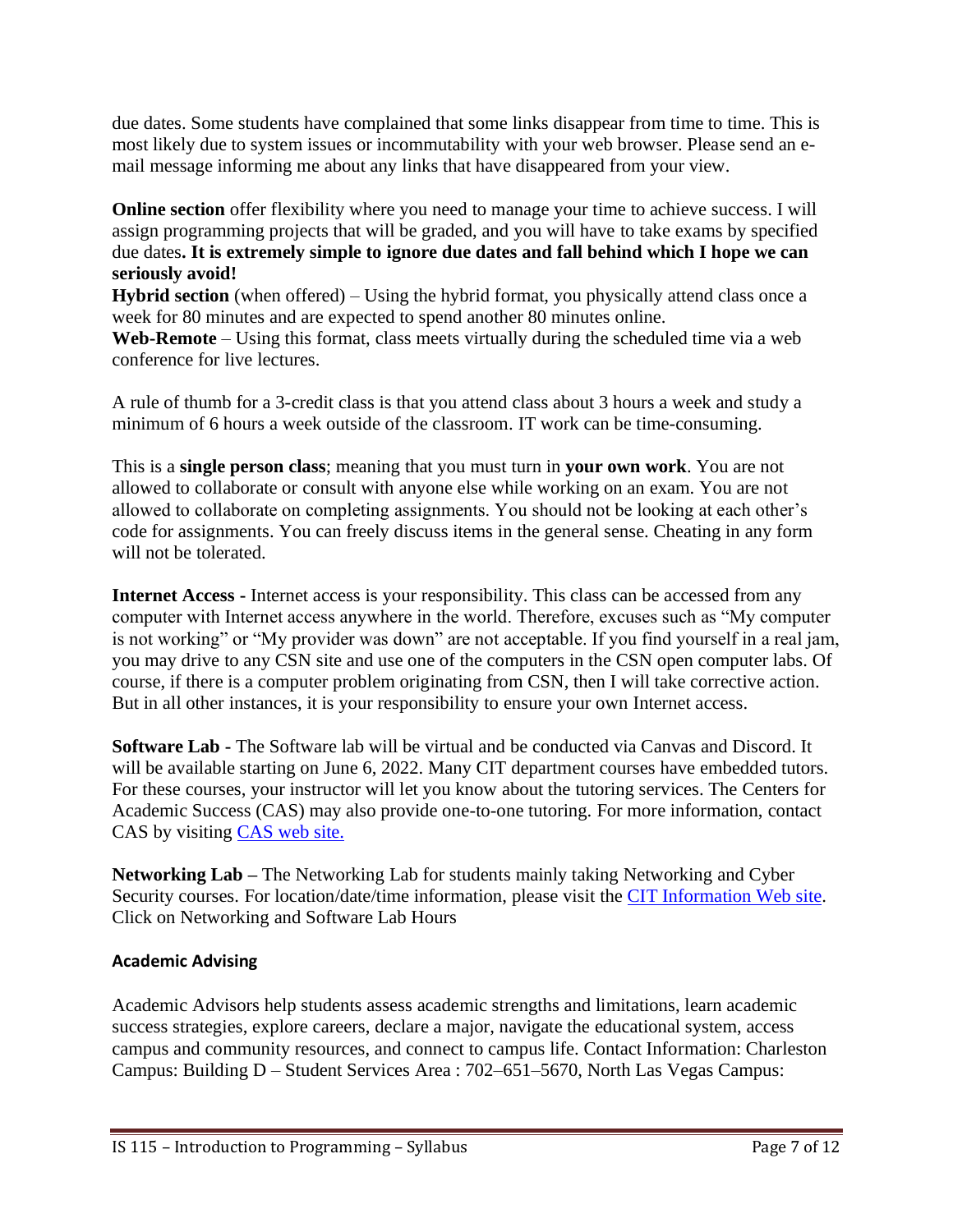Student Services Area : 702–651–4049, Henderson Campus: Building B – Room 120 : 702–651– 3165. For more information visit [Academic Advising](https://www.csn.edu/advising)

**Centers for Academic Success (CAS***)* **-** Centers for Academic Success (CAS) provides quality DROP-IN academic assistance to all students enrolled in for-credit courses at CSN. Tutors are available for most general education courses and some historically challenging courses. Academic learning support includes assistance with learning strategies, Canvas, Smarthinking online tutoring, Microsoft Office, reading, writing, oral presentations, math, and science. CAS tutors also provide support to study groups and assistance for placement test preparation. CAS is open Monday through Sunday to be more accessible to all students. Hours for all locations are Monday – Thursday 9:00 am to 6:00 pm and Friday – Sunday 11:00 am to 4:00 pm. You may visit the [CAS web site](http://www.csn.edu/centers-academic-success) for more details about online and in-person services. You may also contact us at one of our offices: Charleston Centers (651- 5732), North Las Vegas Learning Commons (651-4232), Henderson Learning Commons (651- 3125).

## **Canvas Computer Instructions & Technology Help Desk**

The Canvas Student Quick start Guide be found at [Canvas web site.](http://guides.instructure.com/m/8470) The entire Student Guide may be found on [web site.](http://guides.instructure.com/m/4212) Telephone Support for Distance Education students having problems logging into a course, using course web site tools, or other technical problems can be found by contacting the CSN Technology Help Desk locally at 702–651–4357, or via 1-800–630–7563 tollfree, 24 hours/day, 7 days/week.

**Objectionable materials -** Instructors have the responsibility to set and maintain standards of classroom behavior appropriate to the discipline and method of instruction. No objectionable materials or language will be used during this class. This includes all possible modes of the class: online and in person. The instructor will make the final determination regarding any objectionable materials or language. Students may not engage in activity the instructor deems disruptive or counterproductive to the goals of the class. Instructors have the right to remove offending students from class.

**Recording Class -** Recordings of the class is not allowed without the explicit permission of the instructor.

**Early Alert Program -** Early Alert Referral Program (MyCoyotePLAN) – A referral program to connect students with college resources when assistance is needed to achieve success. Referrals may be initiated by faculty and staff as well by students through MyCoyotePLAN. After a referral is submitted, students will receive an email notification and will be contacted by the department to which they were referred to offer assistance.

**TRIO Student Support Services** - One stop shop for first-generation college, financial aideligible and disabled students offering tutoring, academic advising, career exploration, collegetransfer assistance, and development of college success strategies. Contact information: North Las Vegas Campus: Building E Room 109 : 702–651–4441 or visit the [TRIO's](https://www.csn.edu/trio) web site.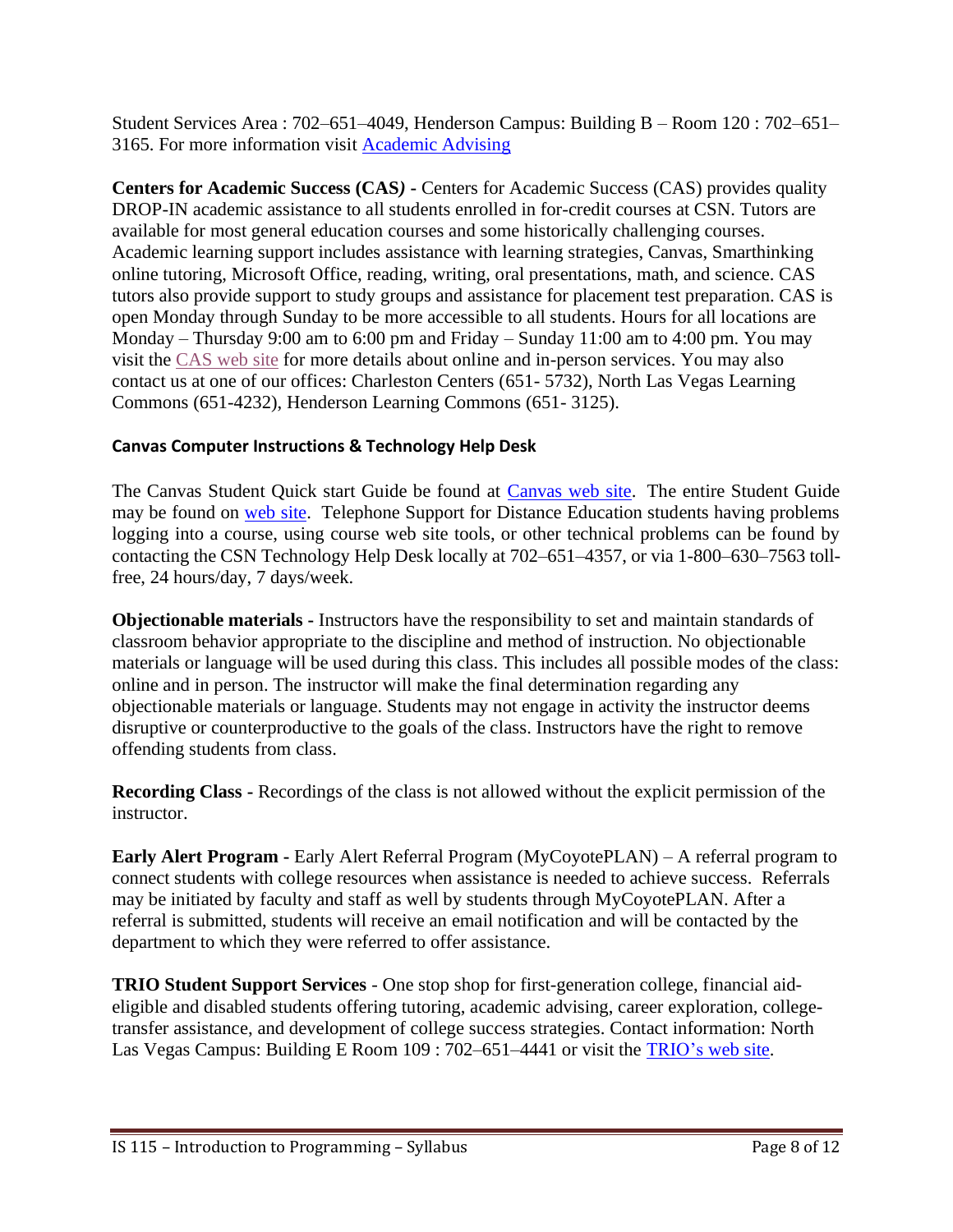**Printing @ CSN -** Printing in CSN classrooms, computer labs and libraries falls under Print Wise. Print Wise provides each CSN student with a \$10 credit toward printing at the start of each semester, which will provide for up to 200 black and white copies at  $5¢$  a page, or 40 color copies at  $25¢$  a page. After that, you may put money into your account online or at the CSN Cashier's Office to purchase additional prints at the same rate. It is **your responsibility** to maintain your printing accounts to cover printing expenses during each semester. More information about the Print Wise system may be found at the [Printwise Information.](http://www.csn.edu/printwise)

**Disclaimer -** This syllabus is subject to change with advance notice. Notices will be posted in the online forum. It is your responsibility to stay informed.

**Tentative schedule -** Look at the end of this document for the tentative course schedule of activities.

**Course Contract -** This syllabus is a course contract for the duration of the semester. By continuing with this course students agree to the terms set forth in this syllabus and will adhere to all rules and policies outlined. Information contained in this syllabus, other than the grading, late assignments, makeup work and attendance policies, may be subject to change without advance notice, as deemed appropriate by the instructor.

We will have assignments due on a regular basis. The due date for each assignment will be announced in Canvas and all assignments are delivered and submitted through Canvas. You must be diligent in checking due dates for assignments.

**Assignments are available on Monday and due by the following Tuesday at 11:59pm. There is a late penalty of 10% if assignment is submitted by Wednesday 11:59pm.** 

Exams can only be taken during the specified dates.

Midterm Exam - 20% Final Exam - 20% Assignments and Graded Discussions - 60%

Here is a formula for how your final grade is calculated: (The average of homework assignments and Graded Discussions  $* .6 + M$ idterm exam  $* 0.2 +$ Final Exam \* .20)

So, if Joe's average on assignments and graded discussions is 80, he earns 75 points on the midterm exam, 80 points on his final exam, and 100% on graded discussions, what is his total score? What is his overall course grade?

Answer:  $(80 * .6 + 75 * .2 + 80 * .2) = 79$ Letter grade: C+

The CANVAS system's grade book will allow you to track your grade for each item.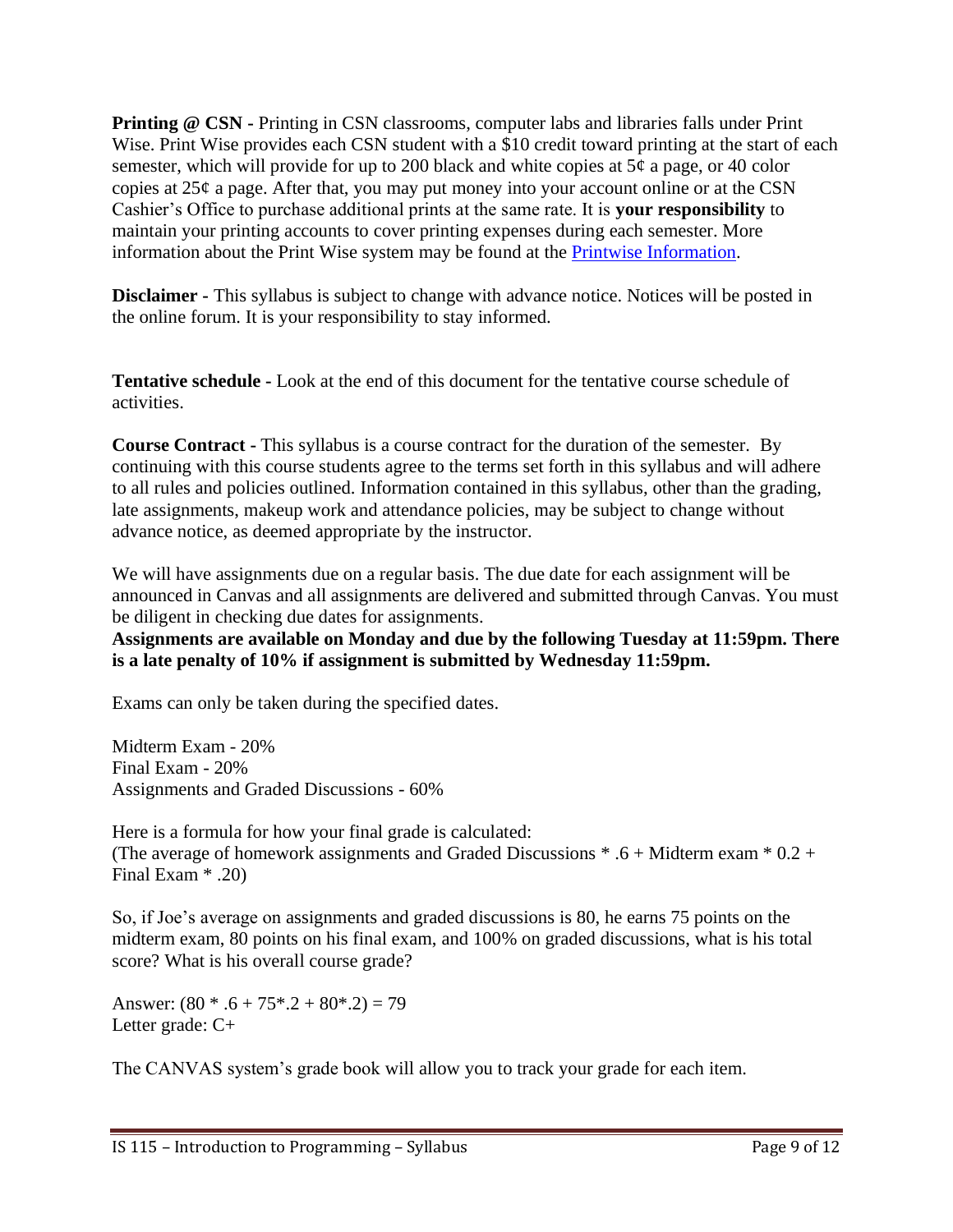#### **Raptor - Required Textbook -** Venit&Drake

Your textbook includes material on using the Raptor program. However, they have the word OPTIONAL as in: Running with Raptor (Optional) in the heading of each of the chapters. In our class, the use of Raptor is Mandatory. I hope this helps to avoid any confusion between what the book offers and what we cover in class.

**Python** - We will use a free resource from **Net Academy** for coverage of Python programming language.

#### **A tentative schedule of activities**

**Special NOTE:** Our Canvas course includes links to Resources and Course video recordings. These links are available through the left Navigation bar when you login to Canvas.

| Week           | <b>Topics</b>                                                                                                                                                                                                                                                                                                                                                                                               | <b>Skipped sections</b>                                                                                                                                           | <b>Assignments &amp; Exams</b> |
|----------------|-------------------------------------------------------------------------------------------------------------------------------------------------------------------------------------------------------------------------------------------------------------------------------------------------------------------------------------------------------------------------------------------------------------|-------------------------------------------------------------------------------------------------------------------------------------------------------------------|--------------------------------|
| $6/6 - 6/12$   | Syllabus and<br>$\bullet$<br>Introduction<br>Overview of the<br>Canvas Learning<br>system<br>Chapter $0 -$<br>Introduction<br>Chapter $1 - An$<br>Introduction to<br>programming<br>Chapter $2-$<br>$\bullet$<br><b>SKIPPED till the</b><br>last week of class<br>Chapter<br>3<br>$\bullet$<br>Developing<br>a<br>program<br>Downloading and<br>installing<br>the<br>Raptor<br>software<br>on your computer | Case studies can be<br>skipped. Of course,<br>you are welcome to<br>study all these<br>sections. You just<br>won't be responsible<br>for the material we<br>skip. |                                |
|                | <b>Installation</b><br>note<br>in Canvas                                                                                                                                                                                                                                                                                                                                                                    |                                                                                                                                                                   |                                |
| $\overline{2}$ | Chapter 4 – Selection                                                                                                                                                                                                                                                                                                                                                                                       | 4.4 – material covered                                                                                                                                            | Week 1- Discussion item        |
| $6/13 - 6/19$  | structures: Making                                                                                                                                                                                                                                                                                                                                                                                          | on Case-Like                                                                                                                                                      | Due: 6/14                      |
|                | Decisions                                                                                                                                                                                                                                                                                                                                                                                                   | statements. Raptor                                                                                                                                                | Assignment $1 - Syllabus$      |
|                | Chapter $5$ – Repetition                                                                                                                                                                                                                                                                                                                                                                                    | does not have the                                                                                                                                                 | Quiz                           |
|                | <b>Structures: Looping</b>                                                                                                                                                                                                                                                                                                                                                                                  | <b>CASE</b> statement                                                                                                                                             | Due: 6/14                      |
|                |                                                                                                                                                                                                                                                                                                                                                                                                             | implementation Page                                                                                                                                               | Assignment $2 -$               |
|                |                                                                                                                                                                                                                                                                                                                                                                                                             | 224 - 243 – The call                                                                                                                                              | Chapter 0, chapter 1,          |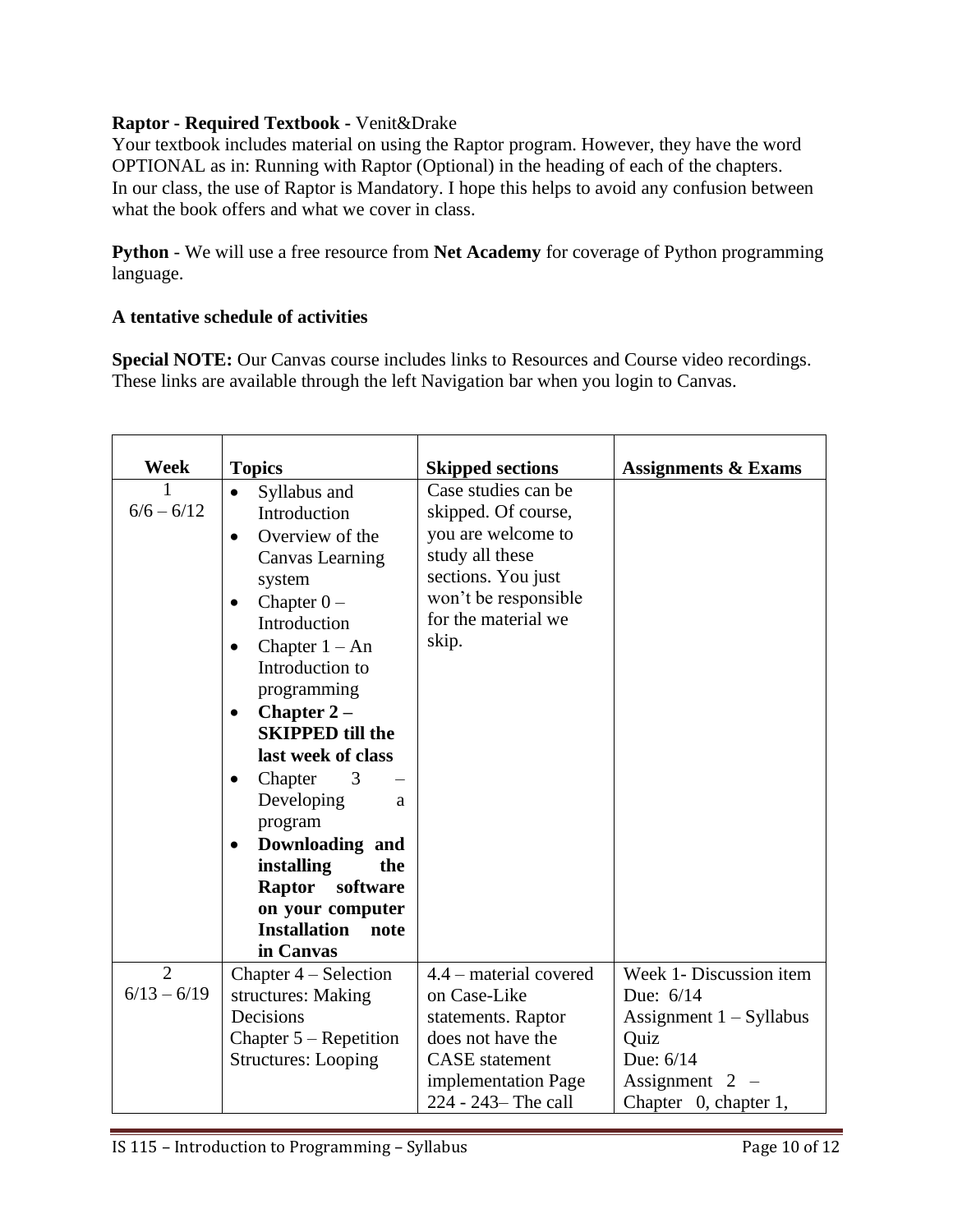|                |                                                          | symbol and subcharts              | and chapter 3                             |
|----------------|----------------------------------------------------------|-----------------------------------|-------------------------------------------|
|                |                                                          | - we will NOT cover               | Due: 6/14                                 |
|                |                                                          | these topics.<br>$5.5 -$ Focus on |                                           |
|                |                                                          | programming solving               |                                           |
| 3              | Chapter $6 -$ More                                       | $6.5 -$ Focus on                  | Assignment $3$ – Chapters                 |
| $6/20 - 6/26$  | about Loops and                                          | Problem solving                   | 4&5                                       |
|                | Decisions &                                              | 7.4<br>Two-                       | Due: 6/21                                 |
|                | Chapter $7 - \text{Arrays}$ :                            | Dimensional arrays                |                                           |
|                | <b>Lists and Tables</b>                                  | - Focus on problem                |                                           |
| $\overline{4}$ |                                                          | solving                           |                                           |
| $6/27 - 7/3$   | Chapter $7 - \text{Arrays}$ :<br><b>Lists and Tables</b> |                                   | Assignment $4$ – Chapter 6<br>Due: 6/28   |
|                |                                                          |                                   |                                           |
| 5              | Downloading and                                          |                                   | Assignment $5$ – Chapter 7                |
| $7/4 - 7/10$   | installing the Python                                    |                                   | Due: 7/5                                  |
|                | software on your                                         |                                   | Midterm exam -                            |
|                | computer Installation                                    |                                   | Covers chapters 1                         |
|                | note in Canvas<br><b>Net Academy course</b>              |                                   | through chapter 7,<br>excluding chapter 2 |
|                | <b>Module 1 – Python</b>                                 |                                   | <b>Exam taken Online one</b>              |
|                | Essentials                                               |                                   | time between 7/7 and                      |
|                | <b>Net Academy course</b>                                |                                   | 7/12                                      |
|                | <b>Module 2</b> – Data types,                            |                                   |                                           |
|                | variables, input/output                                  |                                   |                                           |
|                | operations                                               |                                   |                                           |
| 6              | <b>Net Academy course</b>                                |                                   |                                           |
| $7/11 - 7/17$  | <b>Module <math>3</math></b> – Decision                  |                                   |                                           |
|                | Structures - sections                                    |                                   |                                           |
|                | 3.1.1.0 through                                          |                                   |                                           |
|                | 3.1.1.14                                                 |                                   |                                           |
| $\overline{7}$ | <b>Net Academy course</b>                                |                                   | Assignment 6 - Python                     |
| $7/18 - 7/24$  | <b>Module 3 – Repetition</b>                             |                                   | basics and Decisions                      |
|                | <b>Structures: sections</b>                              |                                   | Due: 7/19                                 |
|                | 3.2.1.1 through                                          |                                   |                                           |
| 8              | 3.2.1.11<br><b>Net Academy course</b>                    |                                   |                                           |
| $7/25 - 7/31$  | <b>Module <math>3</math> – Lists and</b>                 |                                   | Assignment $7 -$ Python<br>Loops          |
|                | list processing $-3.3.1.1$                               |                                   | Due: 7/26                                 |
|                | through $3.7.1.7$                                        |                                   |                                           |
|                |                                                          |                                   |                                           |
| 9              | <b>Net Academy course</b>                                |                                   | Assignment $8 -$ Python                   |
| $8/1 - 8/7$    | <b>Module 4 – Functions -</b>                            |                                   | Lists                                     |
|                |                                                          |                                   | Due: 8/2                                  |